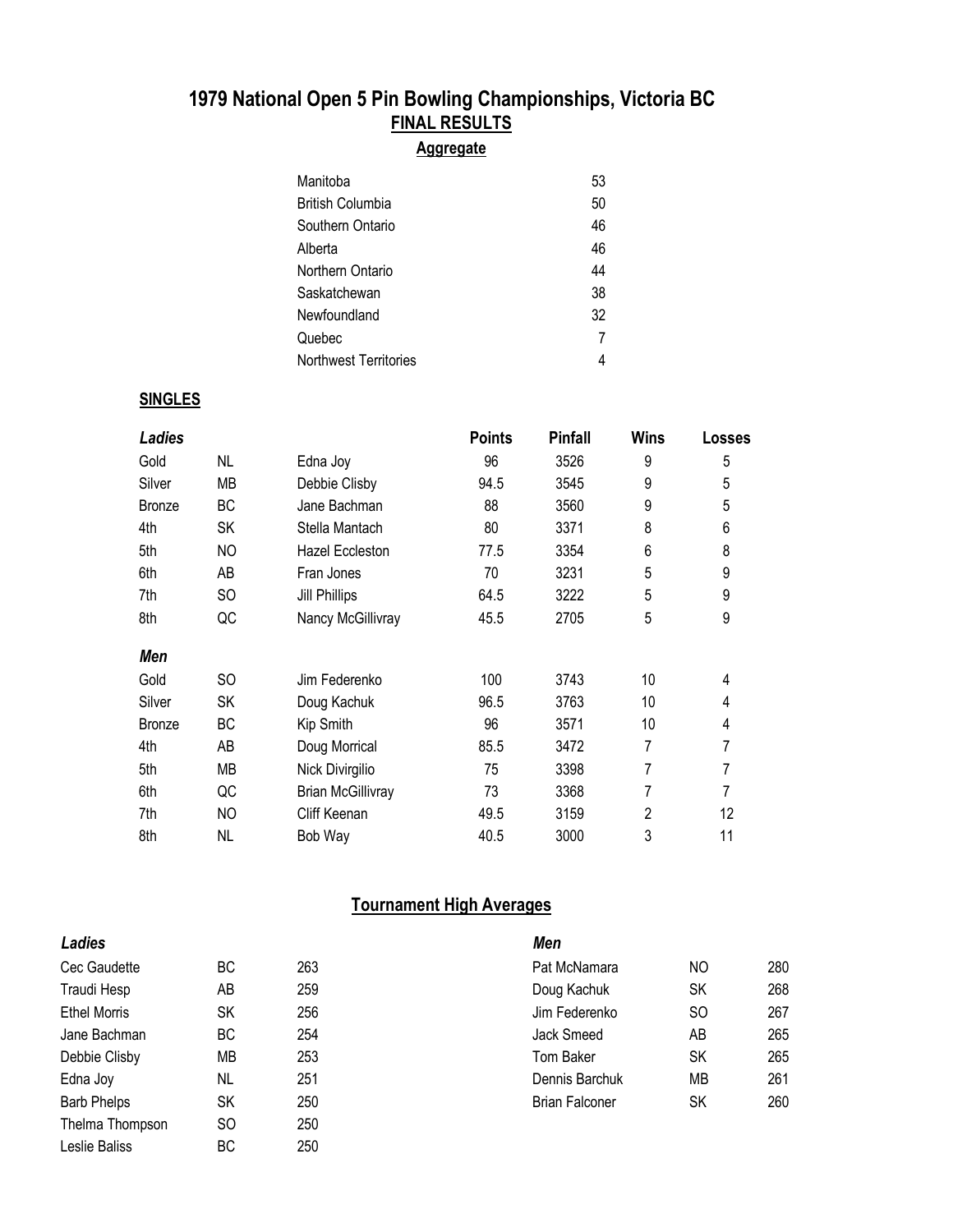# **1979 Open National 5 Pin Bowling Championships, Victoria BC**

## **FINAL RESULTS - Ladies Teams**

| <b>Standing</b>          | <b>Team</b>                                                                                                                                                     |                | <b>Points</b> | <b>Pinfall</b> | Ind. Wins | Ind.<br><b>Losses</b> | <b>Games</b><br>Won | Games<br>Lost  |
|--------------------------|-----------------------------------------------------------------------------------------------------------------------------------------------------------------|----------------|---------------|----------------|-----------|-----------------------|---------------------|----------------|
| Gold                     | <b>BRITISH COLUMBIA</b><br>Jan Vernon<br><b>Heather Abel</b><br>Leslie Baliss<br>Madelaine Marquis<br>Cec Gaudette<br>Willene McDonald<br>Gerry Willard (Coach) |                | 63            | 14025          | 36        | 24                    | 9                   | 3              |
| Silver                   | <b>ALBERTA</b><br>Gerry Anderson<br>Pearl Hindel<br>Frieda Schadl<br>Diana Long<br>Erin O'Brien<br>Traudi Hesp<br>Gene Gagnon (Coach)                           |                | 55            | 13983          | 37        | 23                    | 6                   | 6              |
| Bronze                   | SOUTHERN ONTARIO<br>Marney Galawray<br>Marj Heldman<br>Joyce MacNeil<br>Helenne Stumpf<br>Thelma Thompson<br>Laurel Boyes<br>Sandy Brohman (Coach)              |                | 51            | 13783          | 30        | 30                    | 7                   | 5              |
| 4th                      | NORTHERN ONTARIO                                                                                                                                                |                | 47            | 13411          | 29        | 31                    | 6                   | 6              |
| 5th                      | <b>MANITOBA</b>                                                                                                                                                 |                | 42            | 13340          | 27        | 33                    | 5                   | 7              |
| 6TH                      | SASKATCHEWAN                                                                                                                                                    |                | 41            | 13536          | 29        | 31                    | 4                   | 8              |
| 7TH                      | NEWFOUNDLAND                                                                                                                                                    |                | 37            | 12843          | 22        | 38                    | 5                   | $\overline{7}$ |
| <b>TEAM HIGH SINGLE:</b> |                                                                                                                                                                 | <b>ALBERTA</b> | 1343          |                |           |                       |                     |                |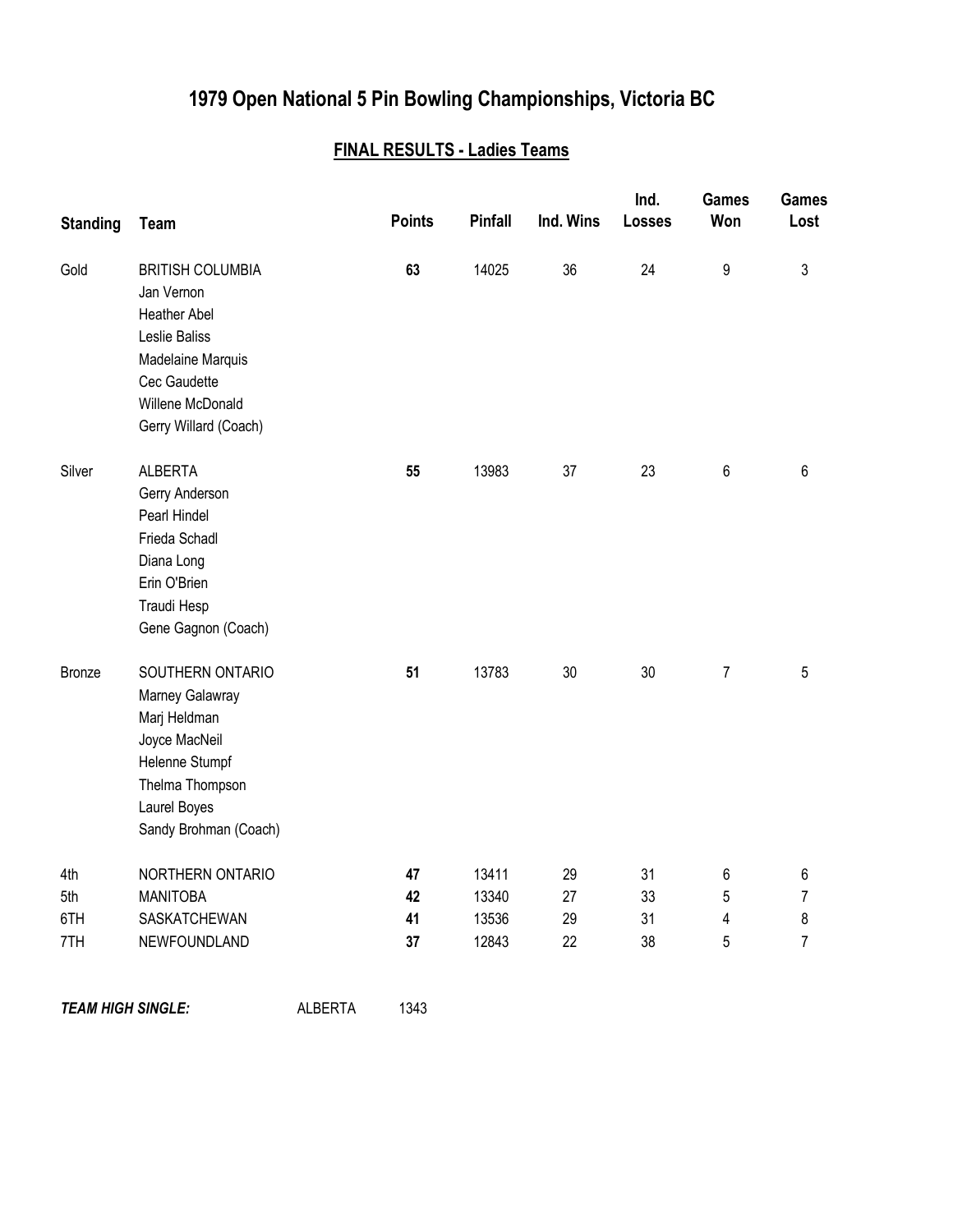## **1979 National Open 5 Pin Bowling Championships, Victoria BC**

### **FINAL RESULTS - Men's Teams**

| <b>Standing</b> | <b>Team</b>                                                                                                                                             |                | <b>Points</b> | <b>Pinfall</b> | Ind. Wins | Ind.<br>Losses | <b>Games</b><br>Won | Games<br>Lost |
|-----------------|---------------------------------------------------------------------------------------------------------------------------------------------------------|----------------|---------------|----------------|-----------|----------------|---------------------|---------------|
| Gold            | NEWFOUNDLAND<br>Jerry Williams Sr.<br>Pat Fitzgerald<br><b>Brig Noftall</b><br>Vince Valvasori<br>John Byrne<br>Gordon Penner<br>Fred Hawco (Coach)     |                | 63            | 14414          | 36        | 24             | 9                   | 3             |
| Silver          | <b>MANITOBA</b><br>Norm Shanas<br>Don Van Dale<br>Jack Johnston<br>Bart Boon<br>Dennis Braun<br>Dennis Barchuk<br>Bob King (Coach)                      |                | 62.5          | 14757          | 35.5      | 24.5           | 9                   | 3             |
| <b>Bronze</b>   | <b>BRITISH COLUMBIA</b><br><b>Brent McInnes</b><br>Chris Sorenson<br>Ron Sandnes<br>Al Venturini<br>Ed Wood<br>Ralph Shypitka<br>Henry Williams (Coach) |                | 57.5          | 14557          | 36.5      | 23.5           | $\overline{7}$      | 5             |
| 4th             | NORTHERN ONTARIO                                                                                                                                        |                | 42            | 14134          | 30        | 30             | 4                   | 8             |
| 5th             | <b>ALBERTA</b>                                                                                                                                          |                | 40            | 15137          | 22        | 38             | 6                   | 6             |
| 6TH             | SASKATCHEWAN                                                                                                                                            |                | 37            | 14488          | 25        | 35             | 4                   | 8             |
| 7TH             | SOUTHERN ONTARIO                                                                                                                                        |                | 34            | 13891          | 25        | 35             | 3                   | 9             |
|                 | <b>TEAM HIGH SINGLE:</b>                                                                                                                                | <b>ALBERTA</b> | 1500          |                |           |                |                     |               |